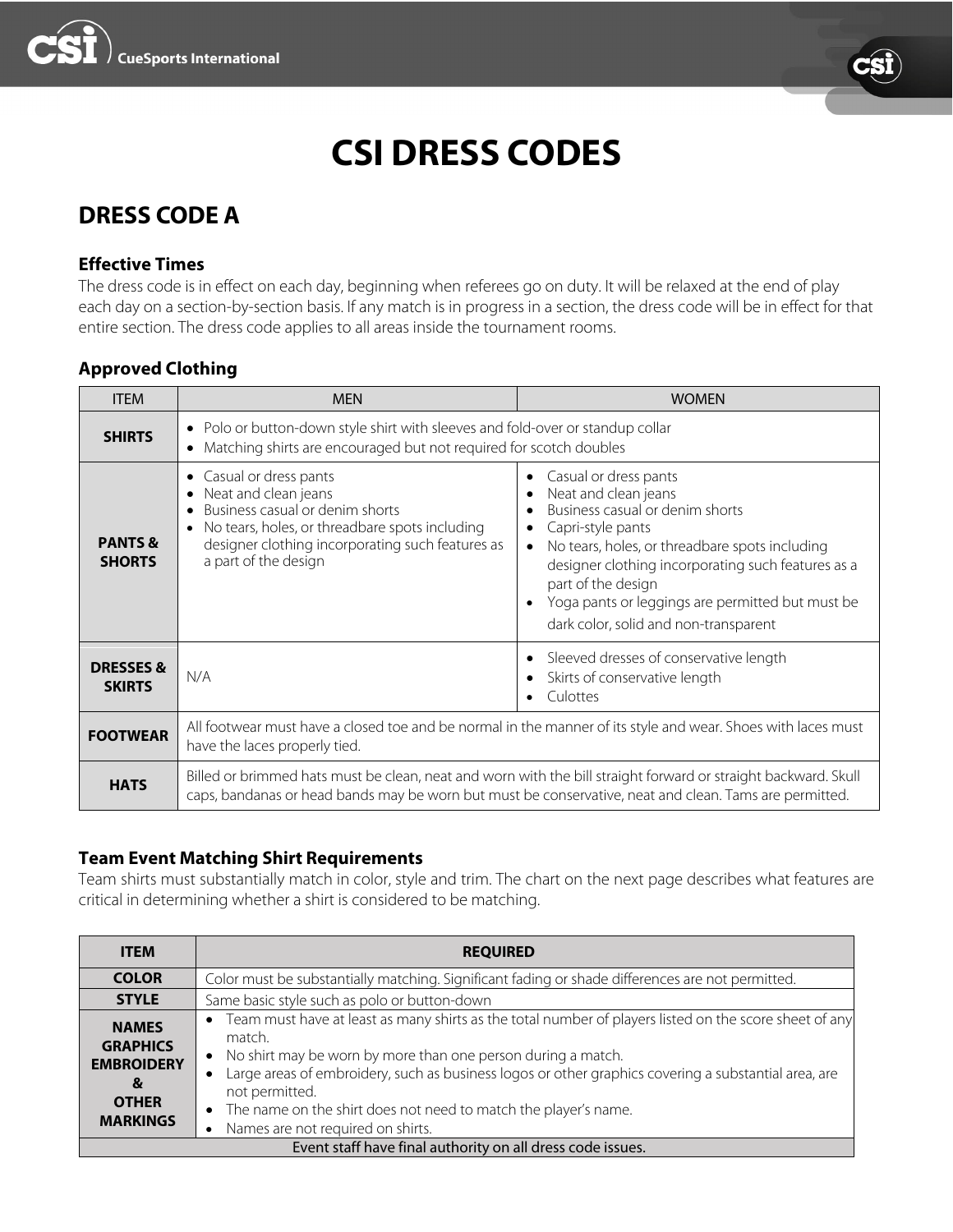



On a case-by-case basis and prior to the beginning of team play, CSI staff may approve team shirts that do not meet the traditional matching requirements. Exceptions are only granted if a predominant theme can be demonstrated that requires the shirts to display a significant difference while still conveying the concept of team unity. Two examples, but not limitations, of such themes are:

- a. Shirts are themed as pool balls and clearly demonstrate the representation or concept of a pool ball, with each team member's shirt being the color of a different ball
- b. Shirts are of the same color, but display a distinctly different graphic aligned to a common theme, such as each shirt displaying a different fictional character from a common collection

Do not presume that you will be granted an exemption. Regardless of whether non-matching shirts meet the above conditions, they will not be permitted unless they have been specifically approved by CSI prior to the event. Event referees and the Tournament Director may not be authorized to grant such approvals at the event.

### **Additional Approved Wear**

Sweaters, jackets, coats and other non-athletic outerwear may be worn over shirts that meet the dress code. There is no requirement to have the shirt's collar in any particular position in relation to the outerwear. Outerwear may also be worn while at the table. If outerwear is worn, you must comply with a request from your opponent or referee to show that you are wearing a proper shirt.

Button-down shirts may be worn unbuttoned if they are worn with a neat and tasteful undergarment. If buttondown shirts are worn without undergarments, not more than one button below the neck button may be unfastened and the shirt may not be excessively loose or revealing.

Medically necessary exemptions may be obtained for any item. If you need a medical exemption, you must present a signed and dated letter from a physician with the physician's state license number and contact information to the Head Referee's desk before the beginning of your first match. The note must include a brief description of the required exemption (detailed descriptions and personal information are not necessary). All medical exemptions are subject to verification. Presenting false information or information that cannot be verified may lead to disqualification.

### **Prohibited Clothing and Accessories**

The following types of clothing are prohibited.

- Any clothing with holes, tears or threadbare spots, regardless of gender
- Athletic wear of any kind, including but not limited to sweats, swimwear, jogging suits, athletic uniforms or jerseys or pants with contrasting stripes normally associated with athletic wear
- Shorts and pants not conservative with respect to the rise in relation to the length of the garment
- Shorts and pants that are excessively baggy, loose fitting or worn with the waistline below the top of the hips
- Overalls or coveralls
- Sleeveless shirts worn over undergarments
- Scarves above the neck, headbands, do-rags, stocking caps, ski caps or hoods of any kind
- Any clothing or headwear judged by tournament officials or referees to be:
	- o in poor taste, offensive, dirty, excessively torn or worn in a manner other than intended
	- o disrespectful or mocking of the sport in any way (i.e. sleep wear, clothing worn as a joke, etc.)
	- o unnecessarily revealing (i.e. bare midriff, low cut necklines, etc.)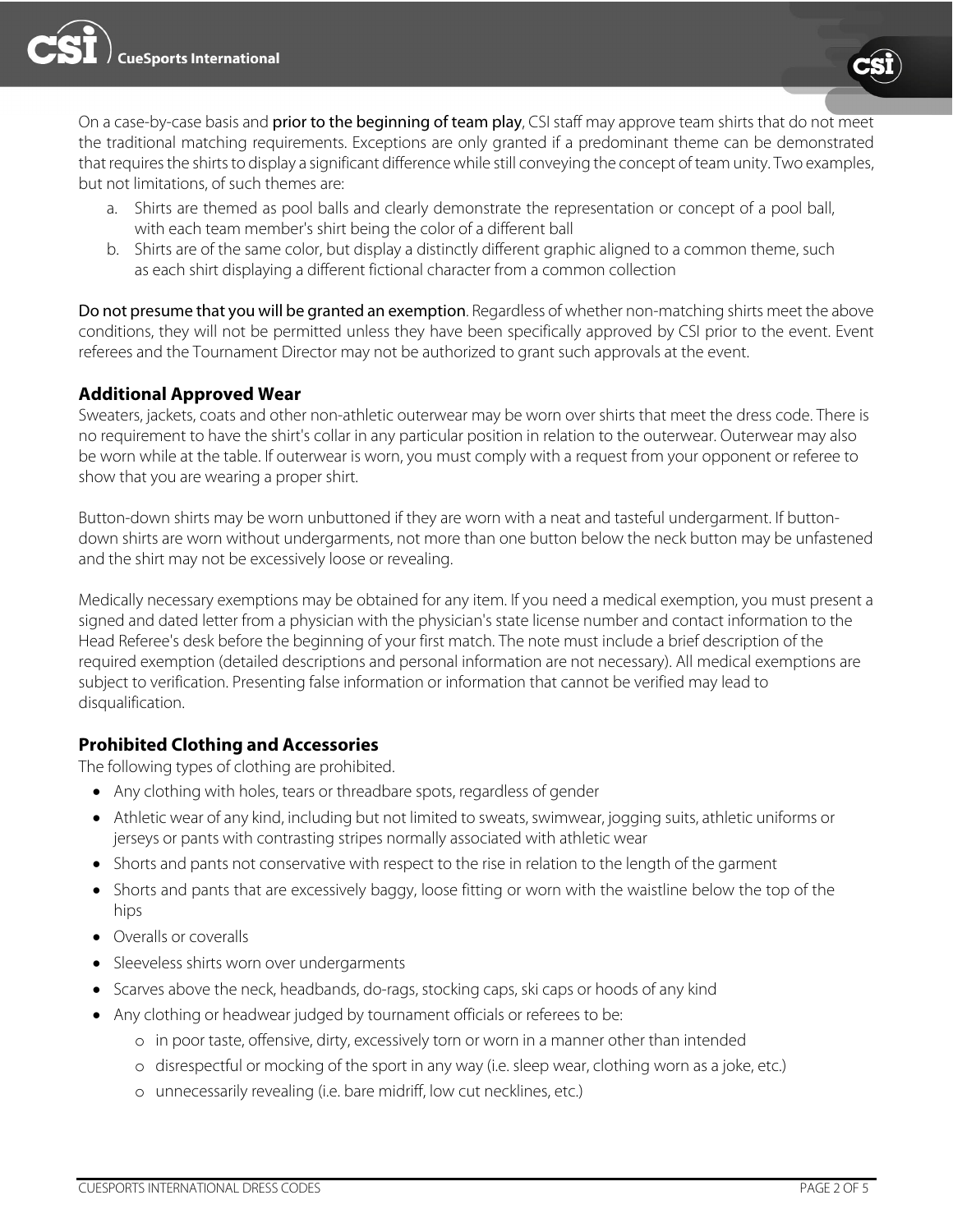

#### **Electronic Equipment**

At all times while on the tournament floor, electronic equipment must be kept silent. Please be considerate of all players by keeping your devices silent whenever you are on the floor, regardless of whether you are involved in a match.

Flash photography and infrared auto-focus/range finders are prohibited on the tournament floor at all times during tournament play. Please ensure that all persons associated with your team, including spectators, are aware of the requirements.

#### **Enforcement Procedures**

The following dress code violations may be required to be corrected immediately at any time the dress code is in effect:

- a. Improper headgear
- b. Button-down shirts not worn correctly
- c. Any dress code violation by a player practicing in the tournament area when not involved in a match
- d. Untied shoes

For violations of players practicing, the player will be asked to immediately stop and leave the tournament area if the violation cannot be corrected immediately.

If they cannot be corrected immediately, all other dress code violations will be enforced upon being discovered by any tournament official at any time during a match. Penalties and procedures are as follows:

#### **PENALTIES**

First Violation: loss of one game and a mandatory warning will be given that a second violation of any part of the dress code during any subsequent match will result in immediate disqualification from all remaining divisions.

- Singles the penalty game is added to the opponent's score immediately. Any game in progress is not affected and will continue regardless of the status or progress of the game.
- Teams the player's current game is lost. Any other team game(s) in progress will not be affected and will continue regardless of the status or progress of the game(s).
	- o Exception: if the player's opponent/opponent's team is on the hill, the one-game penalty is not applied, but the violation is recorded and counts in the progression of dress code penalties.

After the first-violation penalty is applied, the player will be allowed to finish the match without the dress code violation corrected.

Second Violation: disqualification from the entire event

### **PROCEDURES**

#### Singles & Scotch Doubles

- 1. Before the start of a match: The player will have no more than the normally allotted grace period before their match (15 minutes from match time) to correct the violation. If the player chooses to leave the area to try to correct the violation and is not present at the match site with the dress code violation corrected by the end of the grace period, the match is forfeited. If the player chooses to not correct the violation and begin play, the appropriate penalty is applied at the beginning of the match.
- 2. After a match has started: First and second violations: If the player cannot correct the violation immediately, the appropriate penalty is applied. However, the player may use an allotted 5-minute time out if it is still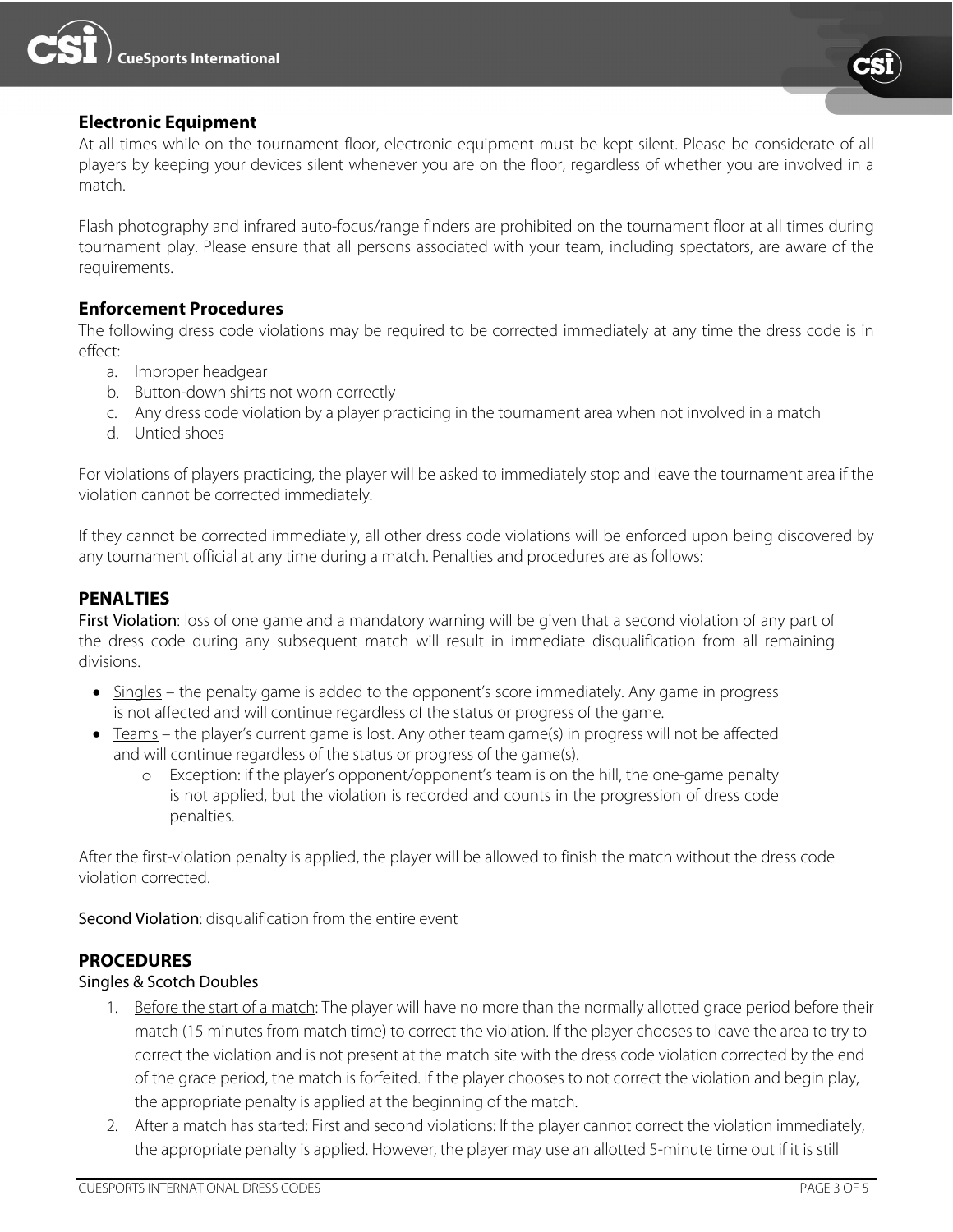



available, and may leave the area of the table and adjacent rails to correct the violation. No other delay is permitted.

#### Teams

- 1. Before the start of a match: After arriving at the match site, a team may not delay the start of a match in order to correct a dress code violation. If no substitute is available for the player, the player will have no more than the normally allotted grace period before their game or match (15 minutes from match time) to correct the violation without penalty. However, the match must begin and other games of the match must start and continue during the 15-minute period, and any such game does not extend the 15-minute period. If the player is not present at the match site with the violation corrected within the 15-minute period, the following procedures apply.
- 2. After a match has started:
	- a. If the round has started and the player's game in that round is scheduled next or has started, and the player cannot correct the violation immediately, the appropriate penalty is applied. The player may not be substituted for in that round.
	- b. If the round has started and the player's game in that round is neither scheduled next or started, the player will have until their game is scheduled to correct the violation. If the player cannot correct the violation, the appropriate penalty is applied. The player may not be substituted for in that round.
	- c. Players incurring penalties under clauses (a) or (b) may be substituted for in subsequent rounds.
	- d. If the player has not yet played and is not scheduled to play in a round that has started, no penalty will be applied but a courtesy warning will be given describing the penalties above. The courtesy warning does not count toward the progression of penalties.
	- e. If a player is discovered to be out of dress code has already completed a game but the next round has not started, the game already finished is not affected, and the procedures from clauses (a)-(d) above will be followed.

#### Multiple Violations During One Match

- 1. Multiple violations of the dress code noted by a referee during a single visit to the table are considered a single violation.
- 2. If a referee enforces a dress code violation during a visit to the table but does not notice a different violation for the same player, the unnoticed violation may be enforced during a later visit to the table during the same match. However, any later enforcement during the same match is considered an extension of the previous visit, and will not carry additional penalties nor be penalized as a second violation for disqualification purposes. (Exceptions: see (3)-(5) below.)
- 3. A player may not willfully accept a warning or penalty by refusing to correct a violation that can clearly be easily corrected (i.e. properly adjusting hat, tying shoelaces, removing electronic headgear, etc.) Instead, in addition to the dress code penalty, such behavior is penalized as Unsportsmanlike Conduct which may lead to immediate disqualification.
- 4. Any player who repeatedly and/or willfully violates the dress code, even if the repeated violations are corrected immediately, may be penalized by loss of game and warning or be penalized for Unsportsmanlike Conduct.
- 5. Starting a match in dress code and then intentionally violating the dress code will be penalized as Unsportsmanlike Conduct.